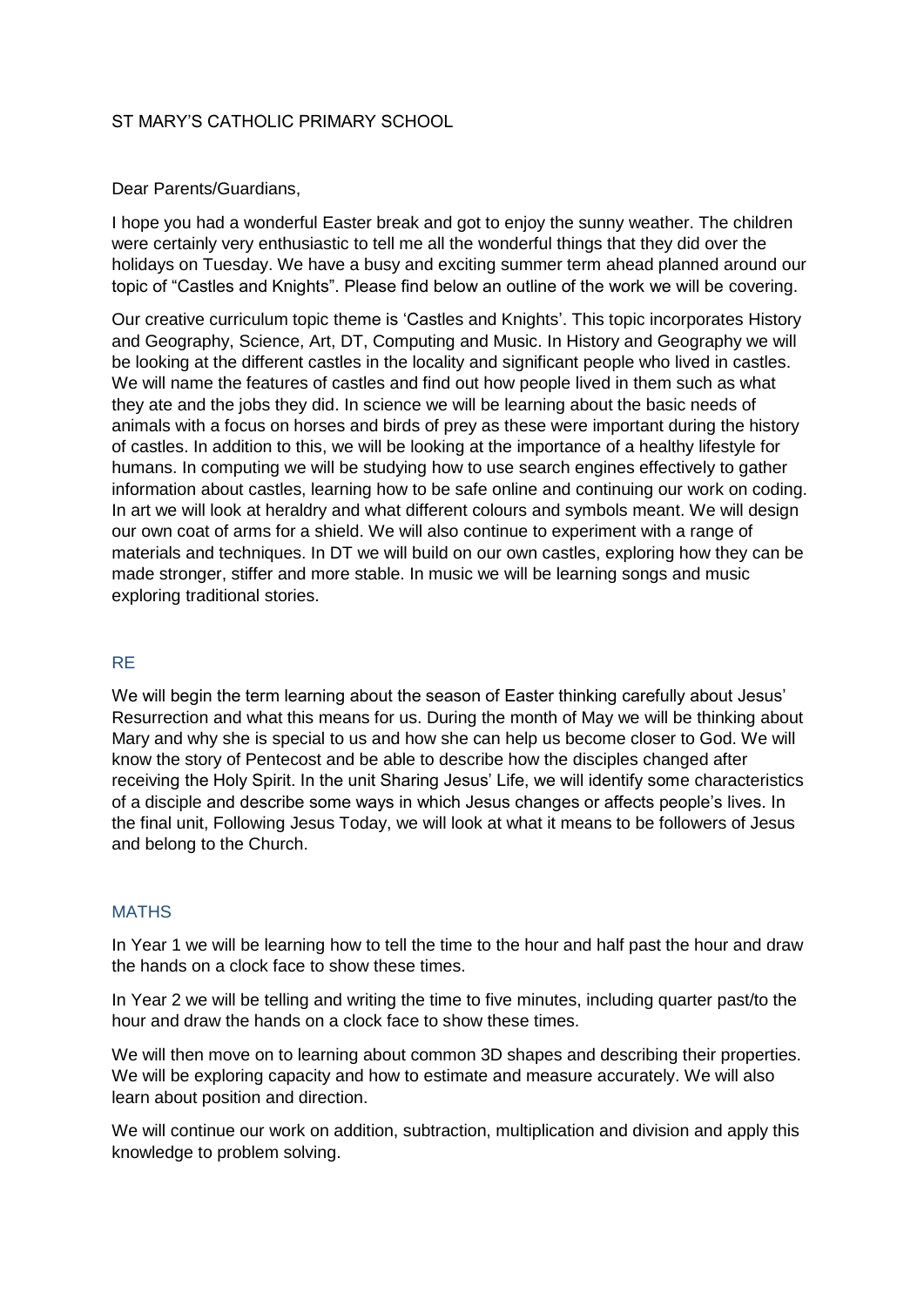# **LITERACY**

In Literacy, different topics will be covered which include narrative, non-fiction and poetry.

Narrative will be looking at traditional tales including reading and making alternative versions.

- using basic punctuation correctly in sentences
- sequencing a story and ensuring it has an effective beginning, middle and end
- identifying and using a range of adjectives to describe characters and settings
- developing sentence structure and content to make sentences more interesting and exciting to read
- using description and conjunctions to add extra detail in writing

In Non-fiction writing the children will be working on making information texts, identifying organisational features, and using appropriate language and tense.

Poetry – Looking at poetry about castles and focussing on using alliteration and rhyme to make our own poems effective.

Phonics - the children will continue to be taught in groups for phonics. There is a phonics lesson every day and we follow the Letters and Sounds phonics programme for the teaching of phonics, which is a synthetic phonics programme advocated by the Government.

SPaG (Spelling, Punctuation and Grammar) activities will be taught as part of the Literacy lessons. We will be continuing to learn and practise the common exception words. Please support your child by reading and spelling these words at home.

READING - at St Mary's we use the Oxford Reading Tree scheme, which includes a range of fiction and non-fictions texts. The books are banded according to level of difficulty in terms of decoding words and understanding of the text into different colour bands. There is progression through each colour of the book band system, with books becoming increasingly more difficult throughout each of the bands. Each child will be heard to read in school once a week as part of a Guided Reading Session. Encourage your child to read daily at home, keeping a note of books read in their personal reading record. It is also essential to ask your child questions about what they have read, it could be about the story or the meaning of a word. This helps to develop more able and confident readers. Please ensure that your child's reading book and reading record are in school every Tuesday to ensure their books get changed. Children always enjoy being read to even when they can read fluently for themselves, so do use their library book as an opportunity for shared reading where you are creating a love of reading with them.

## **HOMEWORK**

Maths, Literacy or Topic homework will be set each week, which is to be completed in the homework book provided. Homework will be set on a Thursday and is to be handed in by Tuesday of the following week. The homework will consolidate the work covered in Maths or Literacy or be part of our creative curriculum topic and we encourage all children to complete the homework on time. We do not expect the homework to take more than 30 minutes; if your child has not finished the homework within this time, please stop and write a note in the homework book.